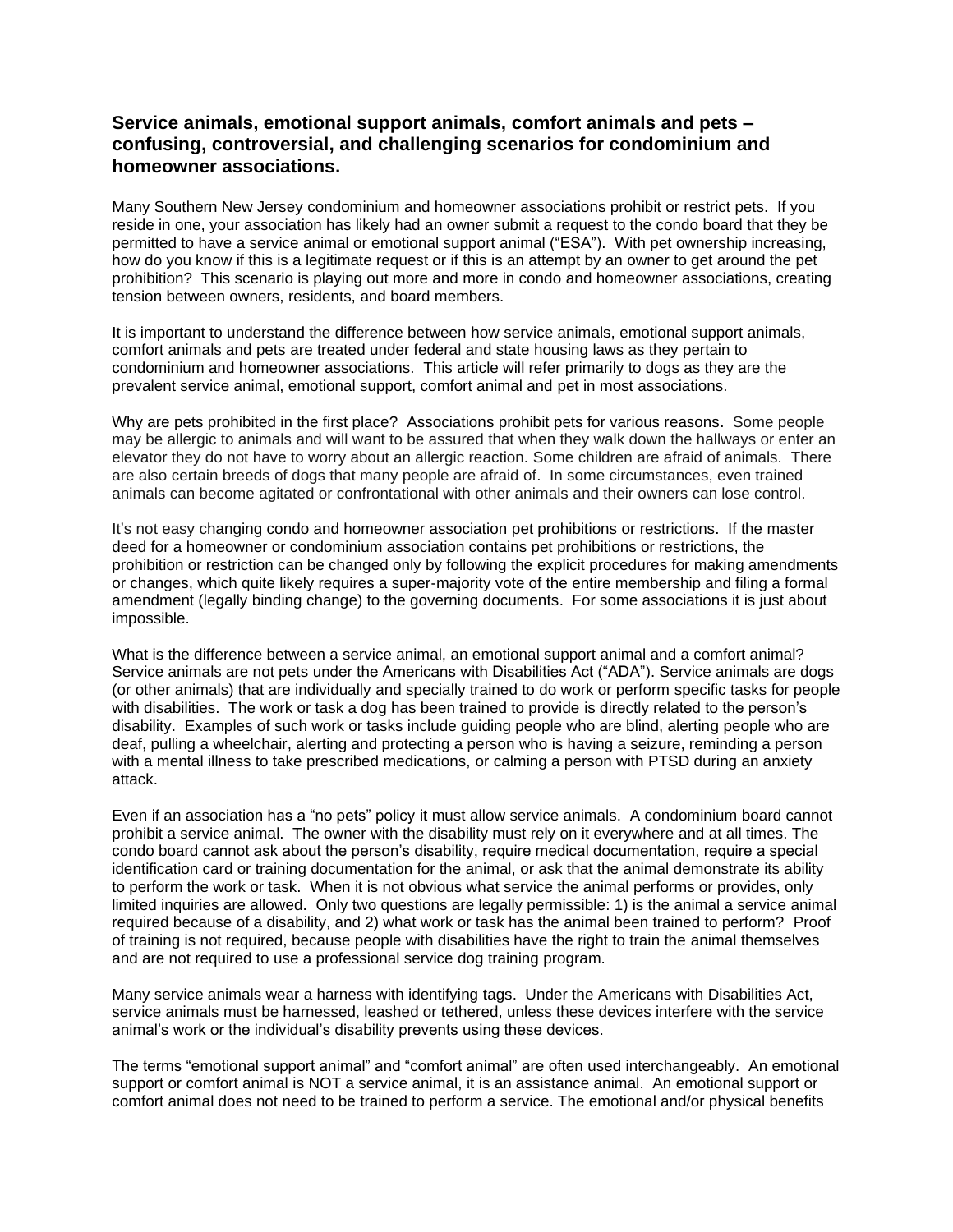from the animal living in the home are what qualify the animal as an assistance animal. Dogs whose sole function is to provide comfort or emotional support do NOT qualify as service animals. (As an aside, a therapy animal provides support during therapy but does not go home with the patient).

Even if it's not a service animal, dogs are becoming more prevalent for use in mental health and wellness. If someone is blind or in a wheelchair, the purpose of their service dog is fairly obvious, but there are many other disabilities covered under the law that are less visible. Some individuals need their dogs to help them deal with depression or anxiety. When disabilities are not obvious, the request must be handled very carefully.

Condominium and homeowner associations have a duty to make "reasonable accommodations" to their policies, practices and procedures when necessary to accommodate people with disabilities. For most associations, if the owner requesting permission to have the emotional support or comfort animal provides a letter from a medical professional verifying the need for the support the animal will provide, the legal requirement of requesting a "reasonable accommodation" will generally be satisfied. The board must then balance the request for an accommodation against the health and welfare of all owners in the association.

But even if the condo board may have accepted the request to make reasonable accommodation, this does not mean the board has to allow the animal just because the owner submitted a letter stating the importance or need for the animal. The condo board should carefully examine the facts. If the request is for a service animal, the request must be honored unless there is irrefutable evidence to the contrary.

Condo boards must act carefully when dealing with a request to allow an emotional support or comfort animal. They cannot refuse to make reasonable accommodations when such accommodations may be necessary. But how do they verify that the letter or supporting documentation provided from a medical professional is legitimate? An internet search for service animal or emotional support animal registration or documentation shows just how easy it is to obtain "documentation". Fill out a form, answer a brief online questionnaire, pay the registration fee and obtain an "approval letter" or "certification" within a day.

Can the written documentation be easily verified? The board should closely review the supporting documentation to determine if it is legitimate. Is it from a reliable third party such as a medical professional or counselor, and if so, is that individual reasonably qualified to opine on the individual's need for the animal? You wouldn't expect a pharmacist or dentist to submit a letter in support of an individual's need for a service or emotional support animal. At one Southern New Jersey condo association, the board was suspicious of one such letter. The board notified the author of the letter that they were submitting the correspondence to the State medical oversight board. The author immediately retracted its supporting correspondence and the request for the emotional support animal was withdrawn.

Can the board set standards and criteria for the third party certification, or want verification that the owner is in fact being treated by the person authoring the certification? Proceed with caution and follow legal advice. Tele-medicine allows medical professionals, counselors and therapists to treat patients just about anywhere.

There are factors the board can consider when making a reasonable accommodation. The association can require the owner requesting the emotional support or comfort animal ("ESA") to answer the following questions. Is there other treatment that would be acceptable, and if not, why not? Does the ESA presence violate any other individual's right to quiet enjoyment? Would the presence of the ESA force another individual from his/her location? Does the ESA pose a threat to others enjoyment of recreational facilities? Does the ESA presence violate any health, sanitary or bathing codes? Is the ESA housebroken? Has the ESA posed a direct threat to others in the past? Has the ESA caused excessive damage to any property?

The board can impose reasonable requirements for owners of service animals, emotional support animals or comfort animals. For example, the board can require that the animal must be registered, and the owner must register and obtain an animal license from the local government. The association can require